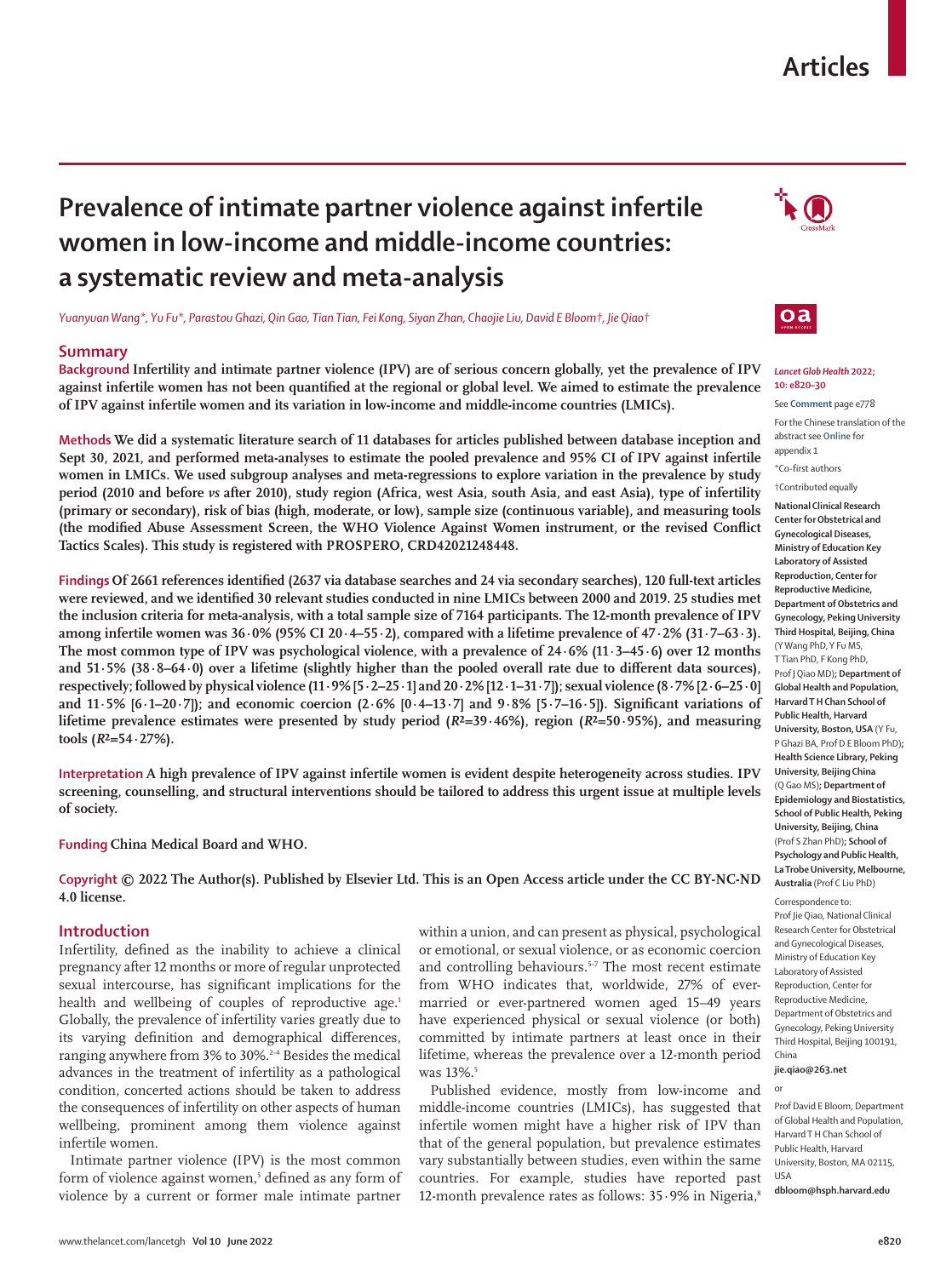## **Research in context**

#### **Evidence before this study**

Infertility and intimate partner violence (IPV) threaten women's sexual and reproductive health. We searched 11 databases using a comprehensive search strategy to identify studies on IPV among infertile women published between database inception and Sept 30, 2021. Full details of our literature search are given in the Methods section. One previous review attempted to establish a relationship between infertility and IPV, but produced a narrative report only. The prevalence of IPV against infertile women at the regional or global levels remains unknown, given the absence of a systematic review and meta-analysis on this topic.

#### **Added value of this study**

In this systematic review and meta-analysis, we estimated the pooled prevalence of IPV against infertile women in low-income and middle-income countries (LMICs). Our findings suggest that at least one in three infertile women suffer from IPV over a

See **Online** for appendix 2

61.8% in Iran,<sup>9</sup> 30.4% in Nepal,<sup>10</sup> 15.0–87.8% in Turkey,<sup>11,12</sup> and  $10.5-26.9\%$  in China.<sup>13,14</sup> Stellar and colleagues attempted to establish the relationship between infertility and an increased risk of experiencing IPV in LMICs, but ultimately produced a narrative report only.15 A few reviews of domestic violence among infertile women that included both IPV and the violence perpetrated by other family members, none of which distinguished IPV from domestic violence,<sup>16-18</sup> synthesised prevalence estimates measured over different periods of time (in the past 12 months or lifetime),<sup>17,18</sup> or restricted their results to a narrative report.<sup>16</sup>

Given that both IPV and infertility are major health concerns, quantifying the magnitude and characteristics of IPV against infertile women is necessary to identify research priorities and practical interventions. Therefore, we aimed to quantify the prevalence of IPV against infertile women in LMICs and examine the variations among studies. The findings of this study will provide evidence to support the development of priority actions in future research and policies.

# **Methods**

# **Search strategy and selection criteria**

We developed a search strategy to identify relevant studies in consultation with a health sciences librarian (QG). First, 11 online academic databases were searched, with no language restrictions, for papers published between database inception and Sept 30, 2021: PubMed, PsycINFO, CINAHL Plus, Embase, MEDLINE, Web of Science, ProQuest Dissertations & Theses Global, ProQuest International Bibliography of the Social Sciences, Chinese Wanfang Database, Chinese CNKI Database, and China Biology Medicine Database.

12-month period and about one in two over their lifetime. Psychological violence is the most common form of IPV, followed by physical violence, sexual violence, and economic coercion. Infertile women were more likely to suffer from physical violence and sexual violence over their lifetime than were fertile women. The findings of the existing studies indicate significant heterogeneity in prevalence estimates, and evidence is restricted to a few countries.

## **Implications of all the available evidence**

IPV against infertile women is highly prevalent but has been understudied worldwide. Further research should prioritise the establishment of a consistent approach in data definition and data collection, as well as longitudinal studies to explore the bidirectional association between IPV and infertility. More high-quality studies and updated data will enable policy makers to better address the factors that lead to infertile women's disproportionate experiences with IPV in various contexts.

Search terms were a combination of free text and controlled vocabulary (ie, MeSH terms) for each database (appendix 2 pp 1–5), including: "domestic violence", "domestic abuse", "intimate partner violence", "marital violence", "family abuse", "spousal violence", "maltreatment", "mistreatment", "infertility", "infertile", "sterile", "infecundity", and "childlessness".

Second, we removed duplicates from the list of literature retrieved in the first step using Endnote 20.0 software (Clarivate, PA, USA). We performed a secondary search for grey literature in Google Scholar and WHO Global Index Medicus, and by checking the reference lists of identified relevant studies.

Third, two reviewers (YF and YW) screened the literature independently in two stages: title and abstract screening followed by full-text retrieval and screening using our eligibility criteria. Disagreements were resolved through discussions between the two reviewers, or with the help of a third reviewer (JQ). The studies confirmed as relevant by consensus were included. Inclusion criteria were original studies that reported the prevalence of IPV against infertile women, full-text access in the electronic library databases of Harvard University and Peking University, and written in English or Chinese. We excluded studies that were irrelevant to IPV or infertility; editorials, commentaries, book or book chapters, reviews, conference papers, abstracts only, or brief communications; studies that used qualitative methods only or interventional research; studies that were not conducted in LMICs; studies that did not distinguish IPV from domestic violence, or did not distinguish infertility from childlessness or having no sons; and studies that did not report the prevalence of IPV in the infertile group or study period. If several publications used the same dataset, the publication that provided the most data was selected.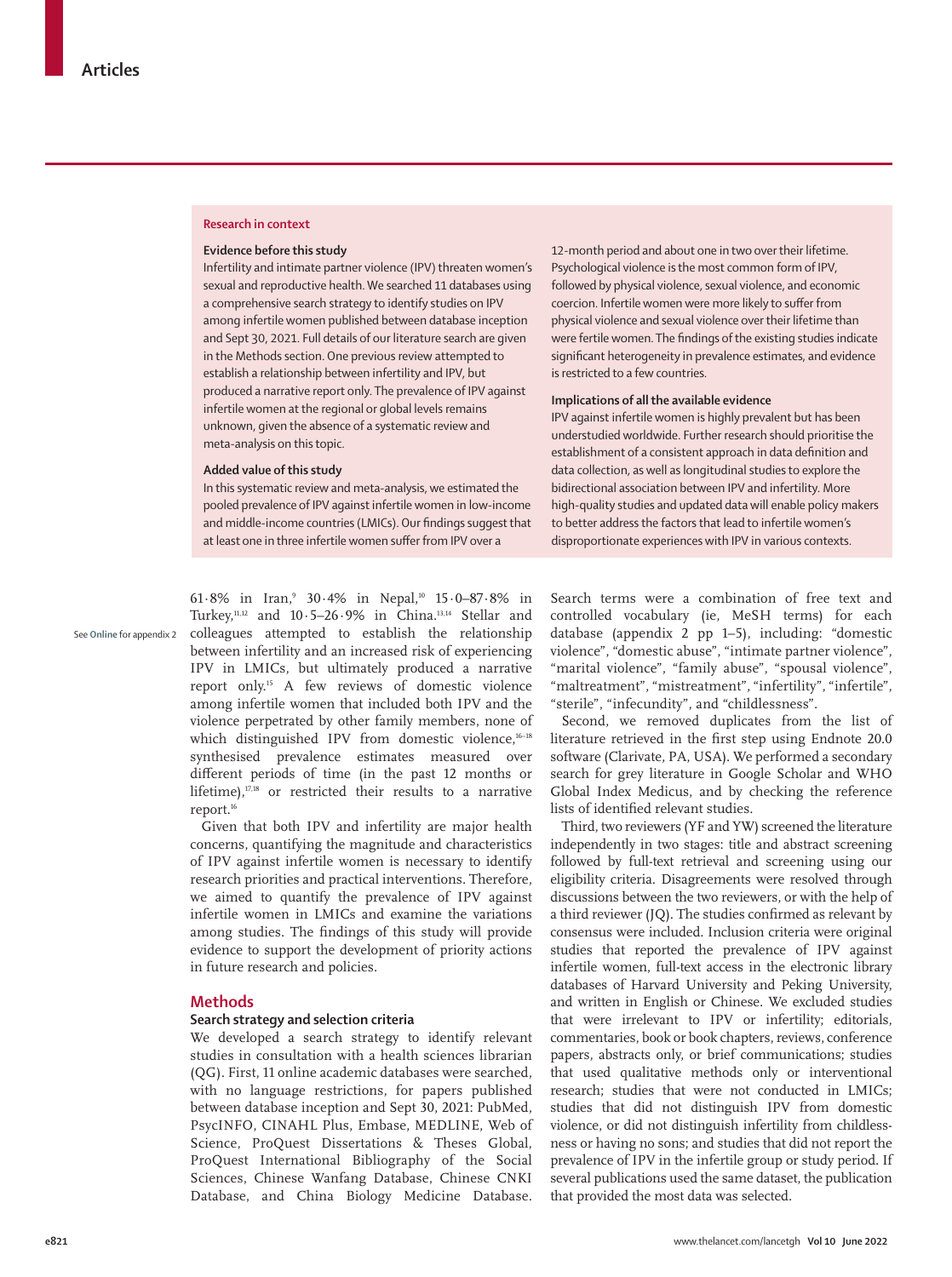This study is registered with PROSPERO, CRD42021248448, and followed Preferred Reporting Items for Systematic Reviews and Meta-Analyses guidelines (appendix 2 pp 6–8).19

## **Data extraction and risk of bias assessment**

The two reviewers (YF and YW) extracted and crosschecked data in each relevant study, including the characteristics of study participants, study settings, instruments for assessing IPV, and prevalence estimates of IPV and its subtypes. In parallel, the two reviewers assessed the relevant studies using the 10-item Hoy risk of bias tool (appendix 2 p 9), designed for prevalence studies.<sup>20</sup> Each item was rated on a dichotomous scale, with 1 indicating low risk of bias and 0 indicating high risk of bias. An overall score was calculated for each study as the mean score of the two reviewers, ranging from 0 to 10, with a score of at least 9 indicating a low risk of bias, 7–8 indicating a moderate risk, and less than 7 indicating a high risk. We calculated inter-rater reliability using the kappa coefficient for each item, and the Spearman's rank correlation coefficient for the summed score of each study (appendix 2 pp 10–11).

## **Data analysis**

We performed meta-analyses to synthesise the prevalence of IPV against infertile women and its subtypes: psychological violence, physical violence, sexual violence, and economic coercion. We excluded studies that only reported the prevalence in scores rather than in rates, and studies that did not report the prevalence in the past 12 months or lifetime. We calculated prevalence rates over the past 12 months or lifetime from raw proportions or percentages reported in the selected studies. If a study reported two or more violence acts separately in a violence subtype (such as verbal, ridicule, and threat of divorce in psychological violence or beaten and hurt in physical violence), we used the maximum prevalence value of the violent act when performing meta-analysis, although this approach risks underestimating the actual prevalence.

To consider variations in the included studies in terms of study participants and instruments for assessing IPV, we used a random-effects model (DerSimonian and Laird method) to calculate pooled estimates and the 95% CI. For studies that reported IPV prevalence in both infertile and fertile women, we also performed random-effects models to calculate the pooled odds ratio (OR) and 95% CI between the two groups. Higgins' *I*² statistic and Q test were used to detect heterogeneity across studies. An *I*² value greater than 50% or a p value of less than  $0.05$  indicated significant heterogeneity.<sup>21</sup> We used Egger's test and funnel plots to assess potential publication bias, for which p<0·1 was regarded as significant.<sup>21</sup>

We used subgroup analyses and univariate metaregressions to explore the prevalence variation across studies. Subgroup analyses were categorised by study period (2010 and before *vs* after 2010), study region, type of infertility (primary or secondary), and the risk of bias (high, moderate, or low). For study region, the initial categories were set as Africa, Asia, central and South America, and Europe; however, we adapted the final categories to Africa (Nigeria, Egypt, and Rwanda), west Asia (Turkey and Iran), south Asia (India, Pakistan, and Nepal), and east Asia (China), according to the geographical distribution of relevant studies retrieved from our literature search. Primary infertility was defined as the absence of livebirth or clinical pregnancy for women in a union; secondary infertility was defined as the absence of livebirth or clinical pregnancy for women in a union since their last livebirth or clinical pregnancy.<sup>3</sup>

In univariate meta-regressions, the dependent variable was the IPV prevalence and the independent variables were study period (dummy variable: 2010 and before), study region (dummy variable: Africa), type of infertility (dummy variable: primary), risk of bias (dummy variable: high), or sample size (defined as a continuous variable). We used a random-effects metaregression model with restricted maximum likelihood. The proportion of variance of prevalence estimates explained by any meta-regression model was estimated via the *R*<sup>2</sup> statistic.<sup>22</sup>

To further explore the variation of prevalence rates measured by different tools, we also performed a subgroup analysis and univariate meta-regression of the lifetime overall prevalence rates across three commonly used tools—the modified Abuse Assessment Screen,<sup>23</sup> the WHO Violence Against Women instrument,<sup>24</sup> and the revised Conflict Tactics Scales8,9—which were selected once the included studies were determined.

All analyses were done using R software (version 4.1.2; Bell Laboratories, Madison, WI, USA), and all statistical tests were two-sided.

## **Role of the funding source**

The funders of the study played no role in study design, data collection, data analysis, data interpretation, or writing of the report.

## **Results**

Of the 2661 references identified (2637 via database searches and 24 via secondary searches), 120 full-text articles were reviewed, and 30 relevant studies<sup>8-14,25-47</sup> were identified as eligible for systematic review (figure 1). Table 1 describes the study setting, characteristics of study participants, and the tools used to assess IPV in the 30 relevant studies (8308 participants). These studies were conducted between 2000 and 2019, with sample sizes ranging from 30 to 774, including eight from Turkey,<sup>11,12,27,33,37,40,43,44</sup> seven from Iran,<sup>9,31,34,35,39,45,46</sup> three from Nigeria,<sup>8,29,30</sup> three from Egypt,<sup>38,41,47</sup> three from India,<sup>32,36,42</sup> three from China, $13,14,25$  one from Rwanda, $28$  one from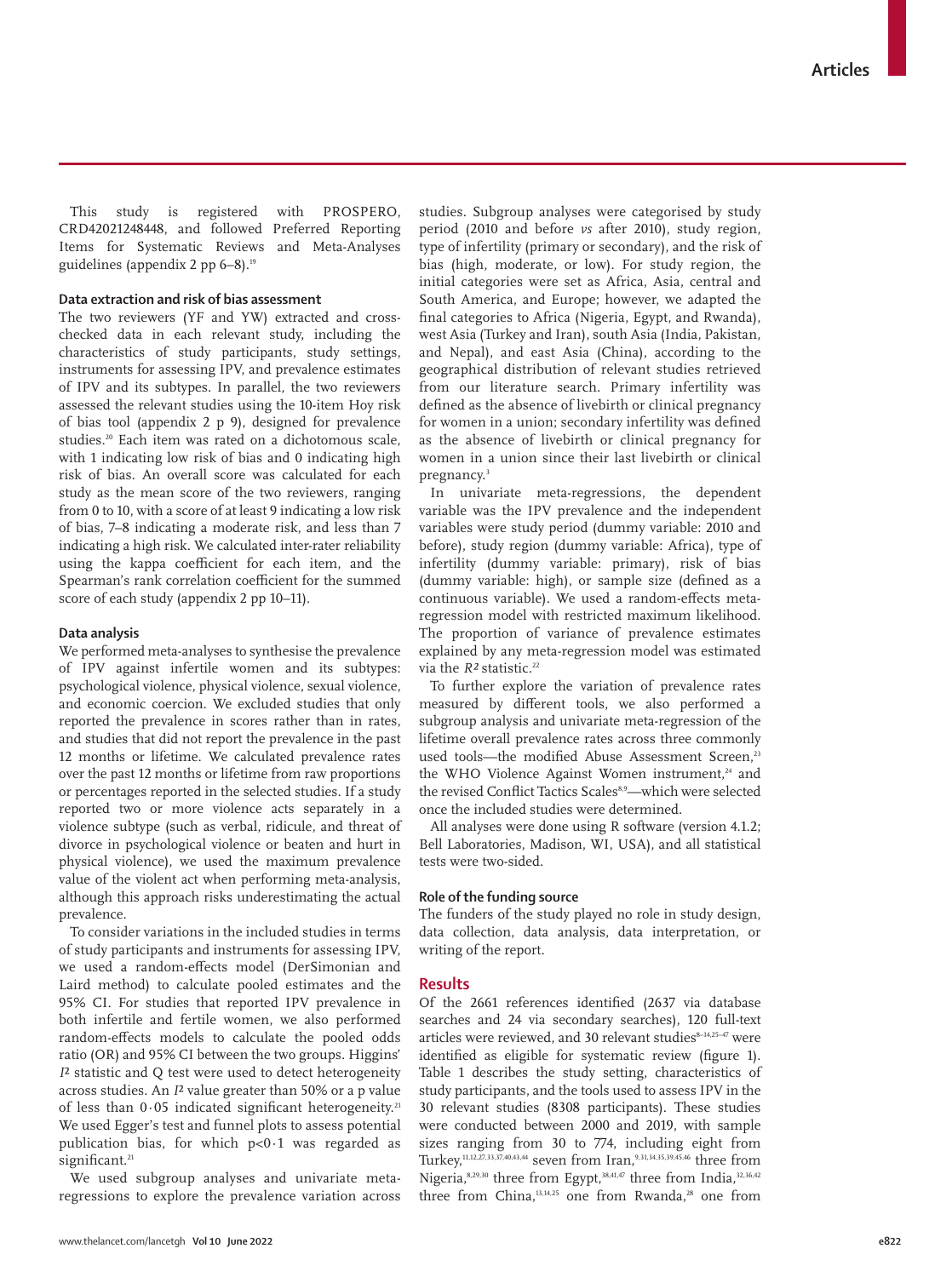

#### *Figure 1:* **Study profile**

IPV against women is defined as any form of violence by a current or former male intimate partner within a union, whereas domestic violence against infertile women includes both IPV and the violence perpetrated by other family members. IPV=intimate partner violence. LMICs=low-income and middle-income countries.

> Pakistan,<sup>26</sup> and one from Nepal.<sup>10</sup> Most studies (26 of 30) were hospital-based or clinic-based surveys. Three<sup>12-14</sup> were conducted in family planning centres and one<sup>28</sup> was a community-based survey.

> All of the 30 relevant studies used questionnaires to measure self-reported IPV victimisation, although there was a variety of tools chosen: ten<sup>11-14,26,28,29,31,46,47</sup> used a self-developed tool, four25,27,30,33 used the modified Abuse Assessment Screen, three37,40,41 used the Infertile Women's Exposure to Violence Determination Scale (IWEVDS), three34,36,42 used the WHO Violence Against Women instrument, three<sup>8,9,35</sup> used the revised Conflict Tactics Scales, and two<sup>43,44</sup> used the Scale for Marital Violence against Women (SMVW). Other instruments used for measuring violence included the Partner

Abuse Scale: Non-physical (PASNP),<sup>45</sup> the Domestic Violence Questionnaire,<sup>32</sup> the NorVold Domestic Abuse Questionnaire (NORAQ),<sup>38</sup> the Domestic Violence Inventory,<sup>39</sup> and extracted items related to IPV in national health surveys.10 Nine assessment tools are described in appendix 2 (p 12). Of them, four tools (IWEVDS, SMVW, PASNP, and NORAQ) can measure the magnitude of IPV as a continuous score.

For the risk of bias assessment, high inter-rater reliability between the two reviewers was demonstrated, as indicated by the kappa coefficient for each item (mean  $0.88$ , range  $0.71-1.00$ ; appendix 2 p 10) and the Spearman's rank correlation coefficient for the summed score of each study ( $r=0.89$ ,  $p<0.0001$ ). The 30 studies obtained a mean score of 7·0 (SD 1·4, range 6–10); five studies were ranked low risk, nine were ranked moderate risk, and 16 were ranked high risk (appendix 2 p 11).

After excluding five studies (three reporting only the prevalence in scores rather than in rates<sup>43-45</sup> and two not reporting the prevalence in past 12 months or lifetime<sup>46,47</sup>), we included 25 studies (with 7164 study participants) for meta-analyses: eight studies reported IPV prevalence over a 12-month period (3118 participants) and 17 studies reported IPV prevalence over a lifetime (4046 participants).

The overall pooled prevalence of IPV over a 12-month period was 36·0% (95% CI 20·4–55·2): 24·6% (11·3–45·6) for psychological violence,  $11.9\%$  (5 $\cdot$ 2–25 $\cdot$ 1) for physical violence, 8·7% (2·6–25·0) for sexual violence, and  $2.6\%$  (0.4–13.7) for economic coercion (figure 2). The overall pooled prevalence of IPV over a lifetime was 47·2% (31·7–63·3): 51·5% (38·8–64·0) for psychological violence,  $20.2\%$  (12.1–31.7) for physical violence, 11·5% (6·1–20·7) for sexual violence, and 9·8% (5·7–16·5) for economic coercion (figure 3). The pooled prevalence of lifetime psychological IPV is slightly higher than the overall pooled lifetime prevalence because different studies contributed to the two estimates. Substantial heterogeneity across studies was seen in the pooled estimations, with Higgins' *I*² values of 96·5–98·8% (Q test p<0·0001). For prevalence in the past 12-month or lifetime, Egger's test showed significant publication bias (p<0·1) in physical violence and sexual violence (appendix 2 pp 13–14).

Subgroup analyses and univariate meta-regressions examined the source of heterogeneity using several covariates: study period, region, type of infertility, risk of bias, and sample size. Significantly increased prevalence estimates for overall violence in the past 12 months (table 2) were found in studies with high risk of bias (*R*²=35·74%) and studies with smaller sample sizes (*R*²=44·17%). We found that, when compared with studies conducted earlier (2010 and before), studies done after 2010 reported significantly higher lifetime prevalence estimates (*R*²=39·46%). Similarly, studies conducted in west Asia had significantly higher lifetime prevalence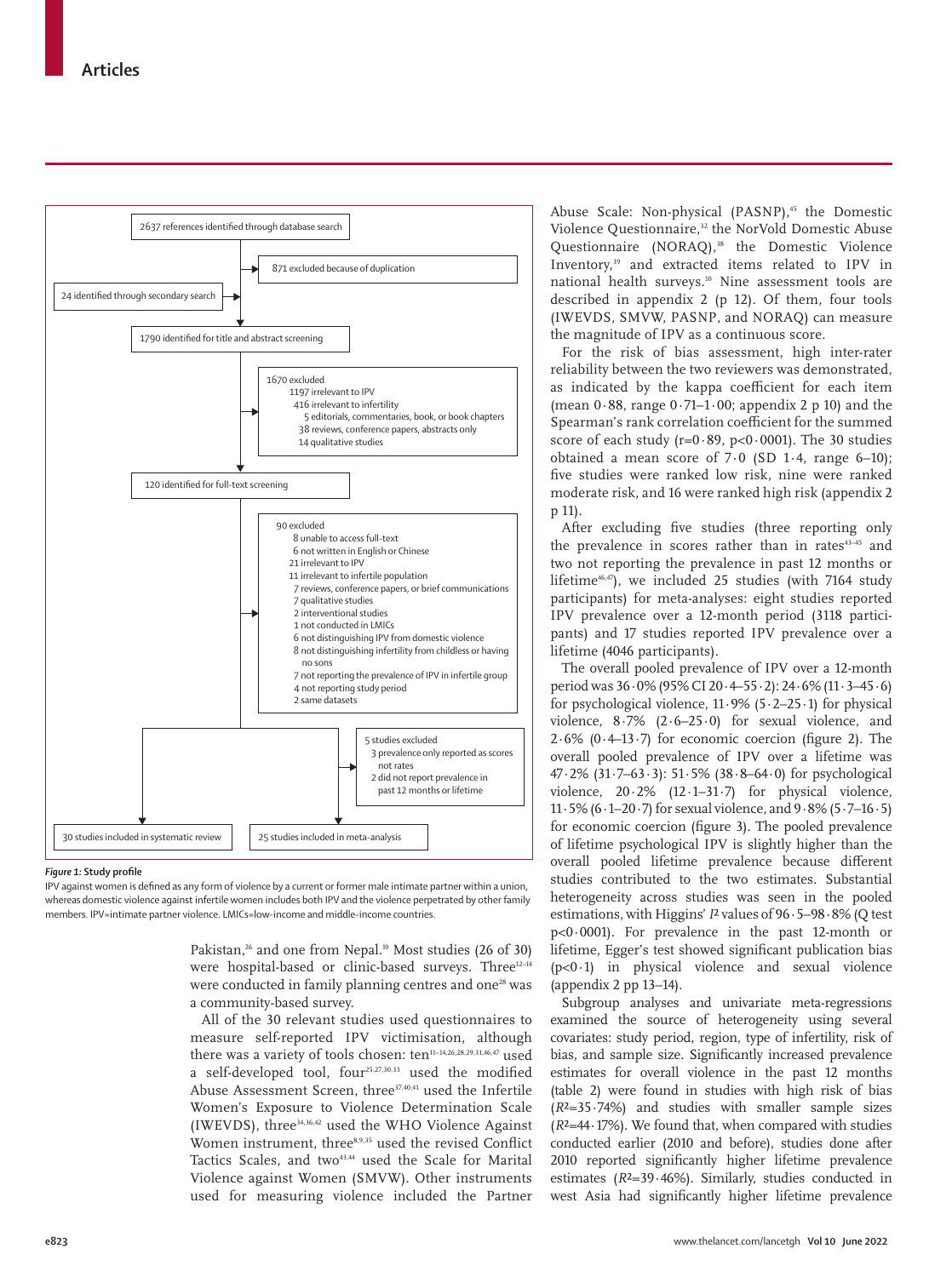|                                                      | Study characteristics |          |                              |                                                                  |                 |                                     |                         |                                  | Prevalence of IPV                                                 |                               |                      |                                              |                 |
|------------------------------------------------------|-----------------------|----------|------------------------------|------------------------------------------------------------------|-----------------|-------------------------------------|-------------------------|----------------------------------|-------------------------------------------------------------------|-------------------------------|----------------------|----------------------------------------------|-----------------|
|                                                      | Year                  | Country  | Setting                      | Assessment tool                                                  | Sample<br>size  | infertility<br>Type of              | Duration of<br>violence | Overall                          | Psychological                                                     | Physical                      | Sexual               | Economic                                     | Risk of<br>bias |
| Leung et al,<br>2005 <sup>25</sup>                   | 2000-01               | China    | clinic based<br>Hospital or  | Assessment Screen<br>Modified Abuse                              | 500*            | Primary or<br>secondary             | Lifetime                | $1.8\%$                          | ÷                                                                 | $\colon$                      | $\cdot$              | $\colon$                                     | High            |
| Sami and Ali,<br>$2006$ $\mathrm{^{\mathrm{26}}}$    | 2003                  | Pakistan | clinic based<br>Hospital or  | Researcher-made<br>questionnaire                                 | 400             | Secondary                           | Lifetime                | $\cdot$                          | Blame for infertility:<br>38-2%; threat of<br>divorce: 7-8%       | 9.0%                          | $\cdot$              | ÷                                            | High            |
| Li et al, 2005 <sup>13</sup>                         | 2004                  | China    | planning<br>Family<br>centre | Researcher-made<br>questionnaire                                 | 687             | Primary                             | Past 12 months          | 10.5%                            | 3.2%                                                              | 5.1%                          | 1.0%                 | 1.2%                                         | Low             |
| Guo et al,<br>$2006^{14}$                            | 2004                  | China    | planning<br>Family<br>centre | Researcher-made<br>questionnaire                                 | 490             | Primary                             | Past 12 months          | 26.9%                            | 17.6%                                                             | 22.7%                         | 2.7%                 | 4.3%                                         | Low             |
| Yildizhan et al,<br>$2009$ <sup><math>7</math></sup> | 2007-08 Turkey        |          | clinic based<br>Hospital or  | Assessment Screen<br>Modified Abuse                              | 122             | Primary (Female Lifetime<br>factor) |                         | 33.6%                            | threat of divorce:<br>ridicule: 14-8%;<br>Verbal: 21-3%;<br>29.5% | 10.7%                         | 2.5%                 | 9.8%                                         | High            |
| Dhontetal,<br>$2011^{\text{28}}$                     | 2007-09               | Rwanda   | Community<br>based           | Researcher-made<br>questionnaire                                 | $312*$          | Primary or<br>secondary             | Lifetime                | $\colon$                         | chased: 26-9%<br>Threat: 17-3%;                                   | Beaten: 23-4%;<br>hurt: 14-1% | 11.9%                | ÷                                            | Low             |
| Omoaregba<br>et al, 2011 <sup>29</sup>               | 2008                  | Nigeria  | clinic based<br>Hospital or  | Researcher-made<br>questionnaire                                 | $100*$          | Primary or<br>secondary             | Lifetime                | Verbal and<br>physical:<br>35.0% |                                                                   |                               | $\cdot$              | ÷                                            | High            |
| Edirne et al,<br>$2010^\mathrm{12}$                  | 2009                  | Turkey   | planning<br>Family<br>centre | Researcher-made<br>questionnaire                                 | 82              | Primary or<br>secondary             | Past 12 months          | 87.8%                            | ÷                                                                 | $\cdot$                       | ÷                    | ÷                                            | High            |
| Ardabily et al,<br>2011 <sup>9</sup>                 | 2009-10               | Iran     | clinic based<br>Hospital or  | Revised Conflict<br>Tactics Scale                                | 400             | Primary (Female<br>factor)          | Past 12 months          | 61.8%                            | 33.8%                                                             | 20.0%                         | 8.0%                 | ÷                                            | High            |
| Aduloju et al,<br>$2015^\circ$                       | 2012-13               | Nigeria  | clinic based<br>Hospital or  | Assessment Screen<br>Modified Abuse                              | 170             | Primary or<br>secondary             | Lifetime                | 31.2%                            | ÷                                                                 | $\ddot{\phantom{a}}$          | $\ddot{\phantom{a}}$ | ÷                                            | High            |
| Farzadi et al,<br>201431                             | 2013                  | Iran     | clinic based<br>Hospital or  | Researcher-made<br>questionnaire                                 | 200             | Primary or<br>secondary             | Past 12 months          | $\colon$                         | 82.0%                                                             | 45.0%                         | 54.0%                | $\colon$                                     | High            |
| lliyasu et al,<br>20168                              | 2013                  | Nigeria  | clinic based<br>Hospital or  | Revised Conflict<br>Tactics Scale                                | 373             | Primary or<br>secondary             | Past 12 months          | 35.9%                            | Non-verbal 33.8%;<br>verbal: 12-6%                                | $6 - 7%$                      | 29.8%                | 23.9%                                        | Low             |
| Sahin et al,<br>201811                               | 2013                  | Turkey   | Hospital or<br>clinic based  | Researcher-made<br>questionnaire                                 | 774             | Primary or<br>secondary             | Past 12 months          | 15.0%                            | Non-verbal 12-5%;<br>verbal: 2-5%                                 | 2.5%                          | 4.9%                 | 0.0%                                         | Moderate        |
| Satheesan and<br>Satyaranayana<br>$2018^{32}$        | 2013-14               | India    | clinic based<br>Hospital or  | Domestic Violence<br>Questionnaire                               | $\overline{50}$ | Primary (Female Lifetime<br>factor) |                         | 46.7%                            | 46.0%                                                             | 16.0%                         | 7.0%                 | ÷                                            | Moderate        |
| Akpinar et al,<br>201933                             | 2014-<br>2015         | Turkey   | clinic based<br>Hospital or  | Assessment Screen<br>Modified Abuse                              | 142             | Primary (Female Lifetime<br>factor) |                         | 47.9%                            | 36.6%                                                             | 9.2%                          | 2.8%                 | $\colon$                                     | High            |
| Rahebi et al,<br>201934                              | 2015                  | Iran     | clinic based<br>Hospital or  | WHO Violence Against<br>Women instrument                         | $200*$          | Primary                             | Lifetime                | 83.5%                            | 70.0%                                                             | 68.0%                         | 60.0%                | ÷                                            | Moderate        |
| Alijani et al,<br>2019 <sup>35</sup>                 | 2015-16               | Iran     | Hospital or<br>clinic based  | Revised Conflict<br>Tactics Scales                               | 379             | Primary or<br>secondary             | Lifetime                | 88.9%                            | Non-verbal 85.8%;<br>verbal: 48-3%                                | 25.9%                         | 28.8%                | 88.9%                                        | High            |
| Bondade et al,<br>$2018^{\scriptscriptstyle \pm6}$   | 2016                  | India    | clinic based<br>Hospital or  | WHO Violence Against<br>Women instrument                         | 100             | Primary                             | Lifetime                | 50.0%                            | 34.0%                                                             | 11.0%                         | 5.0%                 | 50.0%                                        | Moderate        |
| Kırca, 2018 <sup>37</sup><br>Sis Çelik and           | 2016                  | Turkey   | Hospital or<br>clinic based  | Exposure to Violence<br>Determination Scale<br>Infertile Women's | 423             | Primary or<br>secondary             | Lifetime                | 67.4%                            |                                                                   |                               | $\colon$             | (Table 1 continues on next page)<br>$\colon$ | Low             |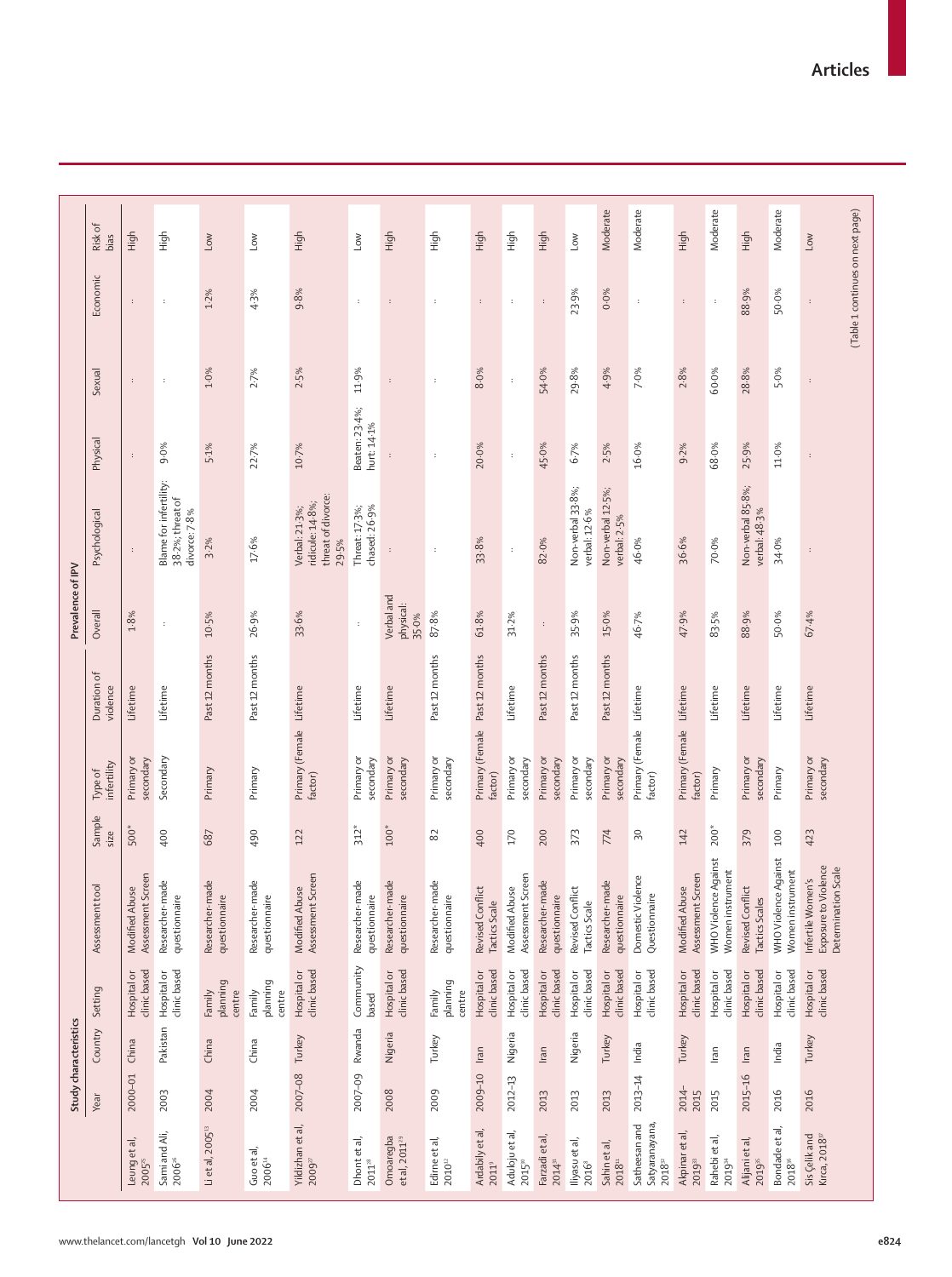|                       | Risk of<br>bias<br>Economic |                                | Moderate<br>$\cdot$                     | High<br>$\colon$                         | Moderate<br>÷                                                    | High<br>$\colon$                                                 | High<br>$\ddot{\phantom{a}}$                                             | Moderate<br>$\colon$                     | Moderate<br>$14.4 (\pm 2.6)$                              | Moderate<br>$\colon$                           | High<br>$\cdot$                      | High<br>$\ddot{\phantom{a}}$            | High<br>allowance:<br>financial<br>Cutting<br>48.0%                                                                                                                                 |
|-----------------------|-----------------------------|--------------------------------|-----------------------------------------|------------------------------------------|------------------------------------------------------------------|------------------------------------------------------------------|--------------------------------------------------------------------------|------------------------------------------|-----------------------------------------------------------|------------------------------------------------|--------------------------------------|-----------------------------------------|-------------------------------------------------------------------------------------------------------------------------------------------------------------------------------------|
|                       | Sexual                      |                                | $\colon$                                | 27-2%                                    | 0.6%                                                             | 45.7%                                                            | $\colon$                                                                 | 6.0%                                     | 12.5 (±2.2)                                               | $\colon$                                       | $\colon$                             | 47.3%                                   | 79-7%; showing<br>intimidate wife<br>dissatisfaction:<br>Abstaining:<br>sex: 45-5%<br>to have<br>75-2%;                                                                             |
|                       | Physical                    |                                | $\colon$                                | 34.0%                                    | 7.6%                                                             | 50.7%                                                            | $\colon$                                                                 | 16.0%                                    | $10.5(\pm 1.7)$                                           | $\colon$                                       | $\colon$                             | 5.3%                                    | slapping: 71-5%;<br>Kicking: 76-0%;<br>shoving: 71-1%<br>pushing or                                                                                                                 |
|                       | Psychological               |                                | 41.2%                                   | 52.4%                                    | 47.3%                                                            | 96.3%                                                            | ÷                                                                        | 29.0%                                    | $(\pm 2.0)$ ; verbal: 13-7<br>Non-verbal 16-2<br>$(+2.1)$ | $\colon$                                       | $\ddot{\cdot}$                       | 74.3%                                   | restricting women's<br>humiliating in front<br>relationships with<br>her family: 57-3%;<br>of others: 83-7%;<br>Embarrassing or<br>humiliation, or<br>yelling: 42-3%<br>scurrility, |
| Prevalence of IPV     | Overall                     |                                | $\cdot$                                 | 56.5%                                    | ÷                                                                | $\colon$                                                         | 30.4%                                                                    | 51.0%                                    | $67.2(*8.0)$                                              | $67.0 (+8.3)$                                  | $20.3(\pm 13.4)$                     | 34.7%                                   | $\colon$                                                                                                                                                                            |
|                       | Duration of<br>violence     |                                | Lifetime                                | Lifetime                                 | Lifetime                                                         | Lifetime                                                         | Past 12 months                                                           | Lifetime                                 | Lifetime                                                  | Lifetime                                       | Lifetime                             | Past 3 months                           | Past 3 months                                                                                                                                                                       |
|                       | infertility<br>Type of      |                                | Primary or<br>secondary                 | Primary or<br>secondary                  | Primary or<br>secondary                                          | Primary                                                          | Primary or<br>secondary                                                  | Primary                                  | Primary                                                   | Primary                                        | infertility<br>Primary               | Primary or<br>secondary                 | (Female factor)<br>Primary or<br>secondary                                                                                                                                          |
|                       | Sample<br>size              |                                | $306*$                                  | $147*$                                   | 315                                                              | 300                                                              | 112                                                                      | 100                                      | $228*$                                                    | 139                                            | 131                                  | 400                                     | 246                                                                                                                                                                                 |
|                       | tool<br>Assessment          |                                | Abuse Questionnaire<br>NorVold Domestic | Domestic Violence<br>Inventory           | Exposure to Violence<br>Determination Scale<br>Infertile Women's | Exposure to Violence<br>Determination Scale<br>Infertile Women's | Nepal demographic<br>items on domestic<br>and health survey:<br>violence | WHO Violence Against<br>Women instrument | Scale for marital<br>violence against<br>women            | Scale for marital<br>violence against<br>women | Partner Abuse Scale:<br>Non-physical | Researcher-made<br>questionnaire        | Researcher-made<br>questionnaire                                                                                                                                                    |
|                       | Setting                     |                                | clinic based<br>Hospital or             | clinic based<br>Hospital or              | clinic based<br>Hospital or                                      | clinic based<br>Hospital or                                      | clinic based<br>Hospital or                                              | clinic based<br>Hospital or              | clinic based<br>Hospital or                               | clinic based<br>Hospital or                    | clinic based<br>Hospital or          | clinic based<br>Hospital or             | clinic based<br>Hospital or                                                                                                                                                         |
| Study characteristics | Country                     |                                | Egypt                                   | Iran                                     | Turkey                                                           | Egypt                                                            | Nepal                                                                    | India                                    | Turkey                                                    | Turkey                                         | Iran                                 | Iran                                    | Egypt                                                                                                                                                                               |
|                       | Year                        |                                | 2016-19                                 | 2017                                     | 2017                                                             | 2017-18                                                          | 2018                                                                     | 2018-19                                  | 2009                                                      | 2009                                           | 2013                                 | 2010-11                                 | 2017-18                                                                                                                                                                             |
|                       |                             | (Continued from previous page) | Ghoneim et al,<br>202138                | Poornowrooz<br>et al, 2019 <sup>39</sup> | Potur et al,<br>Coşkuner<br>201940                               | Ghaly et al,<br>201941                                           | Thapa, 2020 <sup>10</sup><br>Silwal and                                  | Nabiet al,<br>$2020^{42}$                | Akyüz et al,<br>$2013^{43}$                               | Akyüz et al,<br>2014 <sup>44</sup>             | Taebi et al,<br>201645+              | Sheikhan et al,<br>2014 <sup>46</sup> † | Mansour and<br>201847<br>Mohdy,                                                                                                                                                     |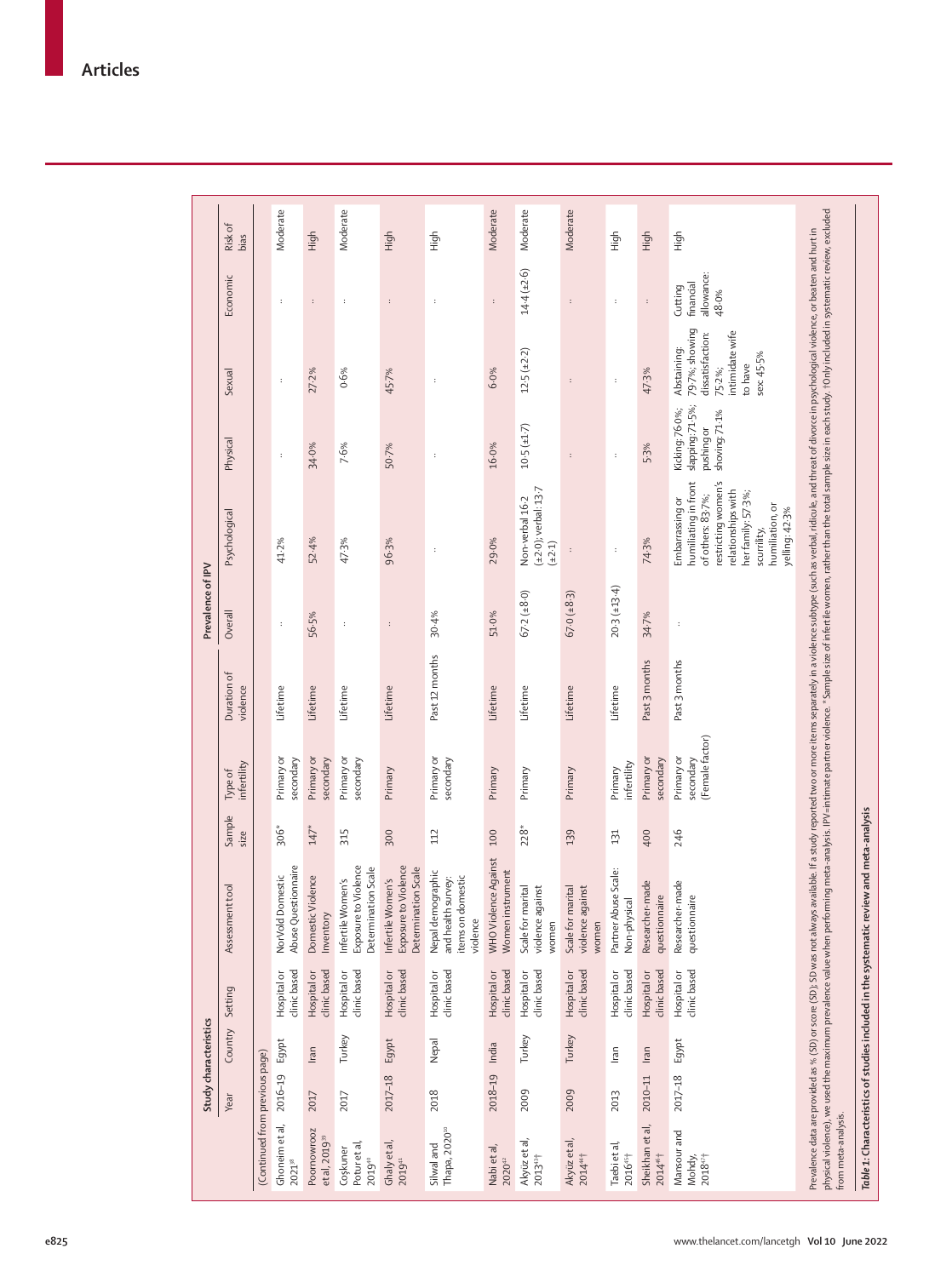**Prevalence estimate (95% CI)**

Li et al, 2005<sup>13</sup> Guo et al, 200614 Edirne et al, 2010<sup>12</sup> Ardabily et al, 20119 Iliyasu et al, 20168 Sahin et al, 201811 Silwal and Thapa, 2020<sup>10</sup> **Subgroup total (***I 2* **=98·6%), Q=430·5, p<0·0001 Psychological violence** Li et al,  $2005^{13}$ Guo et al, 2006 $1$ Ardabily et al, 20119 Farzadi et al, 201431 Iliyasu et al, 20168 Sahin et al, 201811 **Subgroup total (***I 2* **=98·8%), Q=421·4, p<0·0001 Physical violence** Li et al,  $2005^{13}$ Guo et al, 200614 Ardabily et al, 20119 Farzadi et al, 201431 Iliyasu et al, 2016<sup>8</sup> Sahin et al, 2018<sup>11</sup> **Subgroup total (***I 2* **=98·2%), Q=275·0, p<0·0001 Sexual violence** Li et al, 200513 Guo et al,  $2006<sup>1</sup>$ Ardabily et al, 2011<sup>9</sup> Farzadi et al, 201431 Iliyasu et al, 2016<sup>8</sup> Sahin et al, 2018<sup>11</sup> **Subgroup total (***I 2* **=98·7%), Q=394·0, p<0·0001 Economic coercion** Li et al,  $2005<sup>13</sup>$ Guo et al, 200614 Iliyasu et al, 2016<sup>8</sup> Sahin et al, 2018<sup>11</sup> **Subgroup total (***I 2* **=97·7%), Q=132·1, p<0·0001** 10·5% (8·3–13·0) 26·9% (23·1–31·1) 87·8% (78·7–94·0) 61·8% (56·8–66·5) 35·9% (31·1–41·0) 15·0% (12·5–17·7) 30·4% (22·0–39·8)  **36·0% (20·4–55·2)** 3·2% (2·0–4·8) 17·6% (14·3–21·2) 33·8% (29·1–38·6) 82·0% (76·0–87·1) 33·8% (29·0–38·8) 12·5% (10·3–15·1)  **24·6% (11·3–45·6)** 5·1% (3·6–7·0) 22·7% (19·0–26·6) 20·0% (16·2–24·3) 45·0% (38·0–52·2) 6·7% (4·4–9·7) 2·5% (1·5–3·8)  **11·9% (5·2–25·1)** 1·0% (0·4–2·1) 2·7% (1·4–4·5) 8·0% (5·5–11·1) 54·0% (46·8–61·1) 29·8% (25·2–34·7) 4·9% (3·5–6·7)  **8·7% (2·6–25·0)** 1·2% (0·5–2·3) 4·3% (2·7–6·5) 23·9% (19·6–28·5) 0·1% (0·0–0·5)  **2·6% (0·4–13·7)** 0 50 100

estimates (*R*²=50·95%) than studies done in Africa. Neither past-12-months nor lifetime prevalence differed by type of infertility. Detailed results of each subtype can be found in appendix 2 (pp 15–28).

**Overall violence**

Our subgroup analysis and univariate meta-regression across three commonly used tools—the modified Abuse Assessment Screen, the WHO Violence Against Women instrument, and the revised Conflict Tactics Scales showed significant variation in the overall prevalence rates of IPV over a lifetime (*R*²=54·27%; appendix 2 p 29).

Lifetime IPV prevalence in included studies are compared between infertile women and fertile women in appendix 2 (p 30). Infertile women were more likely to experience physical violence (OR 2·03 [95% CI 1·39–2·97]) and sexual violence (OR 2·55 [1·67–3·89]) than were fertile women, but overall violence and psychological violence did not differ between the two groups (OR 1·29 [0·24–6·79] *vs* OR 1·76 [0·91–3·40]).

# **Discussion**

In this systematic review and meta-analysis, we summarised the available evidence and used metaanalytical methods to estimate the prevalence of IPV against infertile women in LMICs, despite substantial cross-study heterogeneity. The pooled prevalence of IPV against infertile women in nine LMICs was found to be 36·0% over a 12-month period and 47·2% over a lifetime, with psychological violence being the most common form, followed by physical violence, sexual violence, and economic coercion. Compared with WHO's global estimates of rates of IPV for ever-married or everpartnered women of reproductive age (13% and 27%, respectively),<sup>s</sup> albeit with various differences in measuring tools and subtypes of IPV measured, our findings show that infertile women in LMICs could be more vulnerable to IPV than the general female population. This finding is supported by the comparison between infertile women and fertile women in this review: the infertile group have a higher risk of suffering from physical violence (OR 2·03 [95% CI 1·39–2·97]) and sexual violence (OR 2·55  $[1.67-3.89]$ ) in their lifetime than do the fertile group. However, given that these ORs are within the zone of potential bias  $(0.3<\Omega R<3)$ <sup>48</sup> and the small sample size of the selected studies, further research is necessary to substantiate our findings.

Despite its high prevalence, IPV against infertile women has been under-researched. First, existing evidence has been restricted to a few LMICs in each region, with no studies in Latin American countries. Despite the language restrictions used for this review, the pervasive unavailability of data reaffirms the dearth of research on IPV against infertile women in the academic community. Second, most existing studies recruited study participants from clinics or hospitals, which is likely to result in the underestimation of IPV prevalence among infertile women who did not seek fertility treatment. Third, tools measuring IPV against infertile *Figure 2:* **Prevalence of intimate partner violence in the past 12 months, by subtypes of violence**

women are scarce despite the large variety in the IPV tools adopted in existing studies. IWEVDS is perhaps the only tool specifically designed for the context of infertility, but it has only been applied and validated in Turkey and Egypt.37,40,49,50 Therefore, further research should prioritise population-based surveys, the standardised conceptualisation and measurement of IPV and its forms, and the development of specific measuring tools for infertile women and cross-cultural adaptations.

Our subgroup analyses and meta-regression results show that the prevalence of IPV against infertile women was significantly heterogeneous across different study periods, study regions, and both types of infertility. The more recent studies (published after 2010) seem to be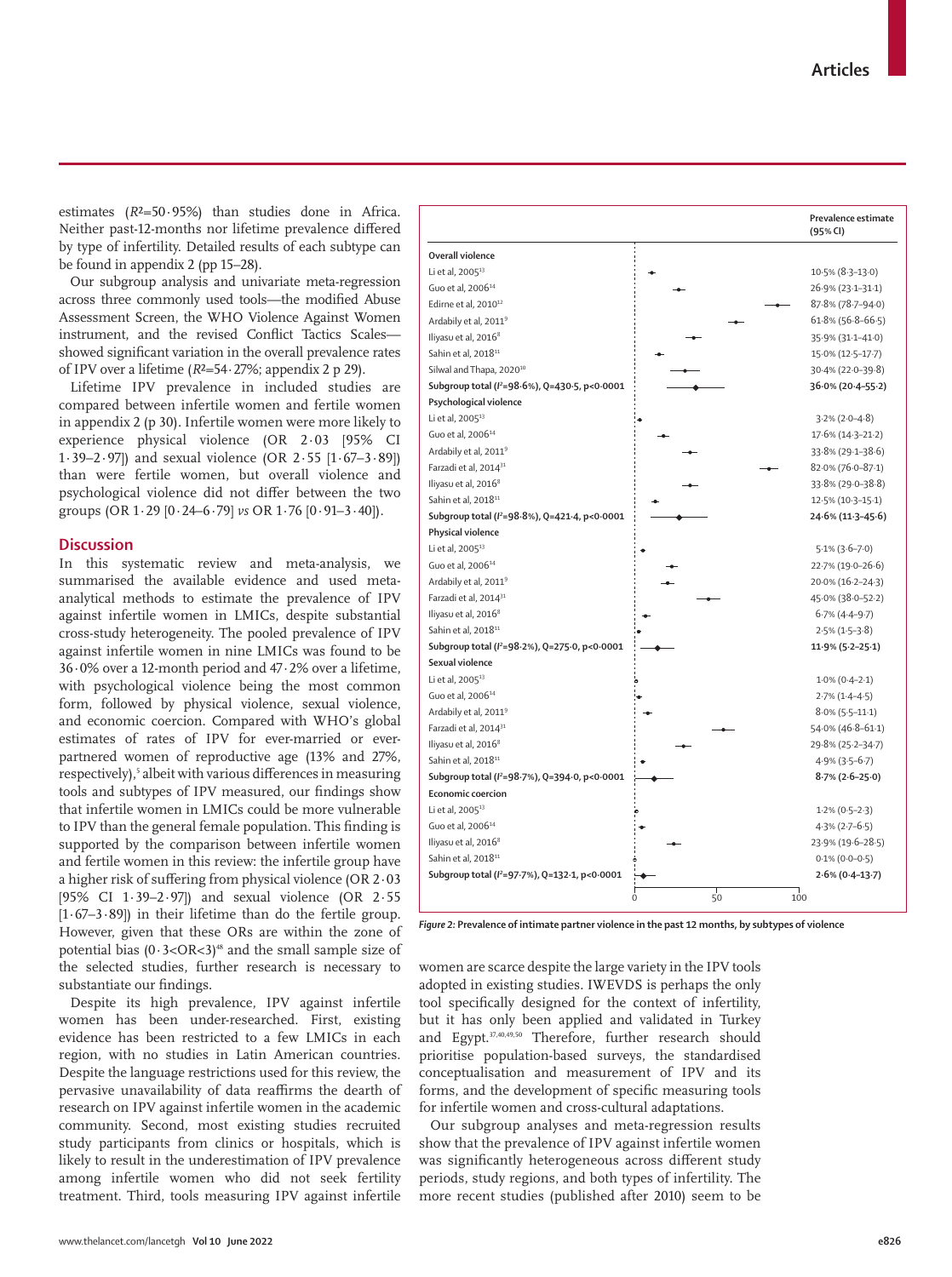|                                                          |                | Prevalence estimate<br>(95% CI) |
|----------------------------------------------------------|----------------|---------------------------------|
| Overall violence                                         |                |                                 |
| Leung et al, 2005 <sup>25</sup>                          |                | $1.8\%$ (0.8-3.4)               |
| Yildizhan et al, 2009 <sup>27</sup>                      |                | 33.6% (25.3-42.7)               |
| Omoaregba et al, 2011 <sup>29</sup>                      |                | 35.0% (25.7-45.2)               |
| Aduloju et al, 2015 <sup>30</sup>                        |                | 31.2% (24.3-38.7)               |
| Satheesan and Satyaranayana, 2018 <sup>32</sup>          |                | 46.7% (28.3–65.7)               |
| Akpinar et al, 2019 <sup>33</sup>                        |                | 47.9% (39.4–56.4)               |
| Rahebi et al, 2019 <sup>34</sup>                         |                | 83.5% (77.6-88.4)               |
| Alijani et al, 2019 <sup>35</sup>                        |                | 88.9% (85.3-91.9)               |
| Bondade et al, 2018 <sup>36</sup>                        |                | 50.0% (39.8-60.2)               |
| Sis Çelik and Kırca, 2018 <sup>37</sup>                  |                | $67.4\%$ $(62.7 - 71.8)$        |
| Poornowrooz et al, 2019 <sup>39</sup>                    |                | 56.5% (48.0-64.6)               |
| Nabi et al, 2020 <sup>42</sup>                           |                | $51.0\%$ (40.8-61.1)            |
| Subgroup total ( $l^2$ =97 $\cdot$ 5%, p<0 $\cdot$ 0001) |                | 47.2% (31.7-63.3)               |
| Psychological violence                                   |                |                                 |
| Sami and Ali, 2006 <sup>26</sup>                         |                | 38.3% (33.5-43.2)               |
| Yildizhan et al, 2009 <sup>27</sup>                      |                | 29.5% (21.6-38.4)               |
| Dhont et al, 2011 <sup>28</sup>                          |                | 26.9% (22.1-32.2)               |
| Satheesan and Satyaranayana, 2018 <sup>32</sup>          |                | 46.7% (28.3–65.7)               |
| Akpinar et al, 2019 <sup>33</sup>                        |                | 36.6% (28.7-45.1)               |
| Rahebi et al, 2019 <sup>34</sup>                         |                | 70.0% (63.1-76.3)               |
| Alijani et al, 2019 <sup>35</sup>                        |                | 85.8% (81.8–89.1)               |
| Bondade et al, 2018 <sup>36</sup>                        |                | 34.0% (24.8-44.2)               |
| Ghoneim et al, 2021 <sup>38</sup>                        |                | 41.2% (35.6-46.9)               |
| Poornowrooz et al, 2019 <sup>39</sup>                    |                | 52.4% (44.0-60.7)               |
| Coşkuner Potur et al, 2019 <sup>40</sup>                 |                | 47.3% (41.7-53.0)               |
| Ghaly et al, 2019 <sup>41</sup>                          |                | 96.3% (93.5-98.2)               |
| Nabi et al, 202042                                       |                | 29.0% (20.4-38.9)               |
| Subgroup total ( $l^2$ =97 $\cdot$ 2%, p<0 $\cdot$ 0001) |                | 51.5% (38.8–64.0)               |
| Physical violence                                        |                |                                 |
| Sami and Ali, 2006 <sup>26</sup>                         |                | $9.0\% (6.4-12.2)$              |
| Yildizhan et al, 2009 <sup>27</sup>                      |                | $10.7\%$ (5.8–17.5)             |
| Dhont et al, 2011 <sup>28</sup>                          |                | 23.4% (18.8–28.5)               |
| Satheesan and Satyaranayana, 2018 <sup>32</sup>          |                | 16.7% (5.6–34.7)                |
| Akpinar et al, 2019 <sup>33</sup>                        |                | $9.2\% (5.0 - 15.1)$            |
| Rahebi et al, 2019 <sup>34</sup>                         |                | 68.0% (61.1-74.4)               |
| Alijani et al, 2019 <sup>35</sup>                        |                | 25.9% (21.5–30.6)               |
| Bondade et al, 2018 <sup>36</sup>                        |                | $11.0\%$ (5.6–18.8)             |
| Poornowrooz et al, 2019 <sup>39</sup>                    |                | 34.0% (26.4-42.3)               |
| Coşkuner Potur et al, 2019 <sup>40</sup>                 |                | $7.6\%$ (4.9–11.1)              |
| Ghaly et al, 2019 <sup>41</sup>                          |                | 50.7% (44.9-56.5)               |
| Nabi et al, 2020 <sup>42</sup>                           |                | 16.0% (9.4-24.7)                |
| Subgroup total ( $l^2$ =97 $\cdot$ 1%, p<0 $\cdot$ 0001) |                | 20 2% (12 1 - 31 - 7)           |
| Sexual violence                                          |                |                                 |
| Yildizhan et al, 2009 <sup>27</sup>                      |                | $2.5\% (0.5 - 7.0)$             |
| Dhont et al, 2011 <sup>28</sup>                          |                | $11.9\%$ (8.5-16.0)             |
| Satheesan and Satyaranayana, 2018 <sup>32</sup>          |                | $6.7\%$ (0.8-22.1)              |
| Akpinar et al, 2019 <sup>33</sup>                        |                | $2.8\%$ (0.8-7.1)               |
| Rahebi et al, 2019 <sup>34</sup>                         |                | $60.0\%$ (52.9-66.8)            |
| Alijani et al, 2019 <sup>35</sup>                        |                | 28.8% (24.3-33.6)               |
| Bondade et al, 2018 <sup>36</sup>                        |                | $5.0\%$ (1.6–11.3)              |
| Poornowrooz et al, 2019 <sup>39</sup>                    |                | 27.2% (20.2-35.2)               |
| Coskuner Potur et al, 2019 <sup>40</sup>                 |                | $0.6\%$ (0.1-2.3)               |
| Ghaly et al, 2019 <sup>41</sup>                          |                | 45.7% (39.9-51.5)               |
| Nabi et al, 202042                                       |                | $6.0\%$ (2.2–12.6)              |
| Subgroup total ( $l^2$ =96.5%, p<0.0001)                 |                | 11.5% (6.1-20.7)                |
| Economic coercion                                        |                |                                 |
| Yildizhan et al, 2009 <sup>27</sup>                      |                | $9.8\%$ (5.7–16.5)              |
|                                                          | 50<br>100<br>0 |                                 |
|                                                          |                |                                 |

*Figure 3:* **Lifetime prevalence of intimate partner violence, by subtypes of violence**

more likely to report a higher prevalence than those conducted earlier. Considerable regional discrepancies in IPV prevalence were seen; infertile women in west Asia appeared to have a higher risk of lifetime violence than those in Africa. Study populations with mixed types of infertility (primary and secondary) might have a higher prevalence than those with primary infertility. Secondary infertility is usually associated with female factors (declined female reproductive functions caused by ageing and disease), whereas primary infertility is evenly caused by male and female factors.<sup>51,52</sup> Thus, women with secondary infertility might be blamed more for their infertility than those with primary infertility. However, due to significant cross-study heterogeneities and the small number of studies in each subgroup, these findings should be further verified through future research.

Although IPV against infertile women was common in all populations included in this analysis, the high prevalence in LMICs might be associated with culturespecific gender norms. Gender inequality underpins violence against women, which is ingrained in sociocultural norms and institutionalised through laws and regulations that perpetuate greater wealth and power for men than women.<sup>53,54</sup> In a patriarchal structure (either a society or a family), men often treat women as their private property and marriage as the means to produce offspring. Besides violence perpetrated by their husband or partner, infertile women often experience domestic violence by other members of the family too,10,37,38 or are even ridiculed and isolated by their peers or communities.55,56 At the same time, infertile women are often reluctant to disclose their experiences of IPV due to shame or guilt about their infertility.<sup>15,57</sup> Such circumstances highlight that motherhood can often deeply shape women's self-identity, marital relationships, family dynamics, and social image, and accentuates the feeling that women bear a disproportionate share of the burden of infertility. As gender inequalities are deeply embedded in IPV against infertile women, we argue that applying gender theories to infertility research will make clear the gendered structural connections between infertility and IPV. In addition, in exploring the association between IPV and infertility, there seems to be an established assumption that infertility can lead to IPV in most cases. However, we cannot ignore that IPV can also lead to infertility; physical, sexual, or psychological traumas can affect the physiological or behavioural mechanisms of fertility,<sup>58</sup> which are also gender-based ramifications of reproductive health. Moreover, given the increasing prevalence of homosexual partnerships wherein children are desired, IPV and other psychological problems accompanying infertility should be taken more seriously in these partnerships, especially in countries and territories where surrogacy or adoption is prohibited for homosexual couples.

Research on effective interventions against IPV toward infertile women remains largely absent. At the individual level, providing psychosocial interventions and training and engaging health-care providers are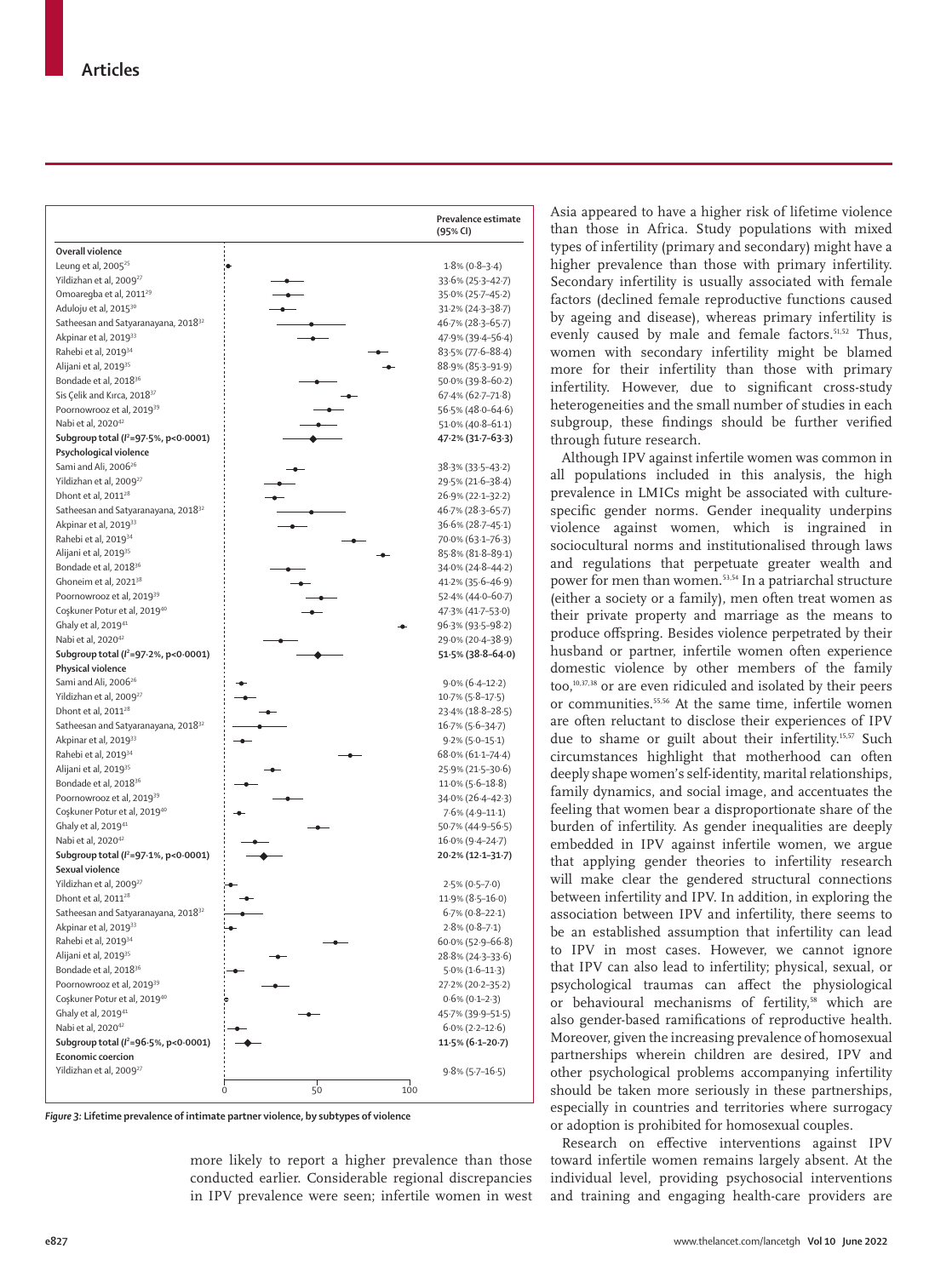|                      | Subgroup analysis    |                |                                  |                      | Meta-regression analysis |                        |         |                             |  |
|----------------------|----------------------|----------------|----------------------------------|----------------------|--------------------------|------------------------|---------|-----------------------------|--|
|                      | Number of<br>studies | Sample<br>size | Prevalence of IPV, %<br>(95% CI) | $I^2(% )$            | $\beta$ (SE)             | Odds ratio (95% CI)    | p value | $R^2(%)$                    |  |
| Past 12 months       |                      |                |                                  |                      |                          |                        |         |                             |  |
| Year                 |                      |                |                                  |                      |                          |                        |         |                             |  |
| 2010 and before      | 4                    | 1659           | 45.0 (17.5-76.0)                 | 99.1                 | Ref                      | Ref                    | Ref     | < 0.01                      |  |
| After 2010           | 3                    | 1259           | $25.9(13.3 - 44.2)$              | 96.9                 | $-0.195(0.212)$          | $0.823(0.543 - 1.247)$ | 0.357   | $\ddotsc$                   |  |
| Infertility type     |                      |                |                                  |                      |                          |                        |         |                             |  |
| Primary              | 3                    | 1577           | $29.2(8.8-63.6)$                 | 99.3                 | Ref                      | Ref                    | Ref     | < 0.01                      |  |
| Primary or secondary | $\overline{4}$       | 1341           | $41.6(20.2 - 66.6)$              | 98.0                 | 0.092(0.226)             | 1.096 (0.705-1.704)    | 0.684   | $\ldots$                    |  |
| Region               |                      |                |                                  |                      |                          |                        |         |                             |  |
| Africa               | $\mathbf{1}$         | 373            | 35.9 (31.2-40.9)                 | $\ldots$             | Ref                      | Ref                    | Ref     | < 0.01                      |  |
| West Asia            | 3                    | 1256           | $55.4(16.1 - 88.9)$              | 99.3                 | 0.188(0.356)             | $1.207(0.601-2.425)$   | 0.598   | Ω.                          |  |
| South Asia           | $\mathbf{1}$         | 112            | $30.4(22.6 - 39.5)$              | $\ldots$             | $-0.056(0.438)$          | 0.946 (0.401-2.231)    | 0.899   | $\ddotsc$                   |  |
| East Asia            | $\overline{2}$       | 1177           | $17.2(6.3-39.1)$                 | 98.0                 | $-0.172(0.378)$          | $0.842(0.401 - 1.766)$ | 0.648   | $\ddotsc$                   |  |
| Risk of bias         |                      |                |                                  |                      |                          |                        |         |                             |  |
| High                 | 3                    | 594            | $62.5(33.3 - 84.8)$              | 96.5                 | Ref                      | Ref                    | Ref     | $35 - 74$                   |  |
| Moderate             | $\mathbf{1}$         | 774            | $15.0(12.6-17.7)$                | $\ldots$             | $-0.451(0.253)$          | $0.637(0.388 - 1.046)$ | 0.075   | $\ldots$                    |  |
| Low                  | 3                    | 1550           | 22.5 (10.9-40.7)                 | 97.9                 | $-0.357(0.180)$          | $0.670(0.492 - 0.996)$ | 0.047   | $\ddot{\phantom{a}}$        |  |
| Sample size          | 7                    | 2918           | ÷.                               | $\ddotsc$            | $-0.001(0.000)$          | 0.999 (0.999-1.000)    | 0.018   | 44.17                       |  |
| Lifetime             |                      |                |                                  |                      |                          |                        |         |                             |  |
| Year                 |                      |                |                                  |                      |                          |                        |         |                             |  |
| 2010 and before      | 3                    | 722            | $14.9(3.0 - 49.7)$               | 97.6                 | Ref                      | Ref                    | Ref     | 39.46                       |  |
| After 2010           | 9                    | 1691           | $60.4(45.7-73.4)$                | 96.4                 | 0.355(0.127)             | $1.426(1.112 - 1.829)$ | 0.005   | и,                          |  |
| Infertility type     |                      |                |                                  |                      |                          |                        |         |                             |  |
| Primary              | 6                    | 694            | $53.3(37.0 - 68.9)$              | 93.0                 | Ref                      | Ref                    | Ref     | < 0.01                      |  |
| Primary or secondary | 6                    | 1719           | $41.0(18.1 - 68.6)$              | 98.6                 | $-0.055(0.146)$          | 0.946 (0.711-1.260)    | 0.706   | u.                          |  |
| Region               |                      |                |                                  |                      |                          |                        |         |                             |  |
| Africa               | $\overline{2}$       | 270            | $32.6(27.3 - 38.4)$              | 0.0                  | Ref                      | Ref                    | Ref     | 50.95                       |  |
| West Asia            | 6                    | 1413           | 65.8 (47.7-80.3)                 | 97.2                 | 0.303(0.140)             | 1.354 (1.029-1.781)    | 0.031   | и,                          |  |
| South Asia           | 3                    | 230            | $50.0(43.6 - 56.4)$              | $0 - 0$              | 0.163(0.160)             | $1.177(0.860 - 1.611)$ | 0.308   | $\ldots$                    |  |
| East Asia            | $\mathbf{1}$         | 500            | $1.8(0.9-3.4)$                   | $\ddotsc$            | $-0.313(0.207)$          | $0.731(0.487 - 1.097)$ | 0.131   | $\ddotsc$                   |  |
| Risk of bias         |                      |                |                                  |                      |                          |                        |         |                             |  |
| High                 | 7                    | 1560           | $37.1(17.0-63.0)$                | 98.3                 | Ref                      | Ref                    | Ref     | <0.01                       |  |
| Moderate             | 4                    | 430            | $59.8(38.0 - 78.3)$              | 93.3                 | 0.161(0.155)             | 1.175 (0.867-1.592)    | 0.298   | u,                          |  |
| Low                  | $\mathbf{1}$         | 423            | $67.4(62.8 - 71.7)$              | $\ddotsc$            | 0.253(0.260)             | 1.288 (0.774-2.144)    | 0.331   | $\mathcal{L}_{\mathcal{A}}$ |  |
| Sample size          | 12                   | 2413           | ÷.                               | $\ddot{\phantom{a}}$ | $<-0.0001(0.001)$        | 1.000 (0.998-1.002)    | 0.986   | < 0.01                      |  |

*Table 2:* **Subgroup analyses and meta-regressions for the pooled prevalence of overall IPV**

effective strategies to reduce IPV against women in the general population.59,60 Marital counselling, in particular, has been an effective intervention for infertile couples with a history of IPV or psychological trauma.<sup>61,62</sup> Thus, IPV screening and counselling could be introduced in infertility clinics to identify IPV, facilitate early intervention, and improve timely referral to specialised agencies—eg, groups or institutions specialised in psychological intervention, or public security agencies and authorities if there is evidence of a crime. Furthermore, in recent years, researchers have increasingly emphasised the importance of structural interventions on IPV at multiple socioecological levels.63,64 Therefore, it is necessary to generate tailored interventions to address the root causes of IPV in the infertile population at multiple levels of the society.

This study has several limitations. First, because of the challenges and gaps in knowledge we have discussed, the findings of the existing studies present significant heterogeneity and publication bias. More consistent approaches in data definition and data collection might enable policy makers to better address the factors that lead to the disproportionate levels of IPV against infertile women. Second, existing data on IPV are restricted to a few countries and are not available for populations living in the rest of the world. High quality and contemporary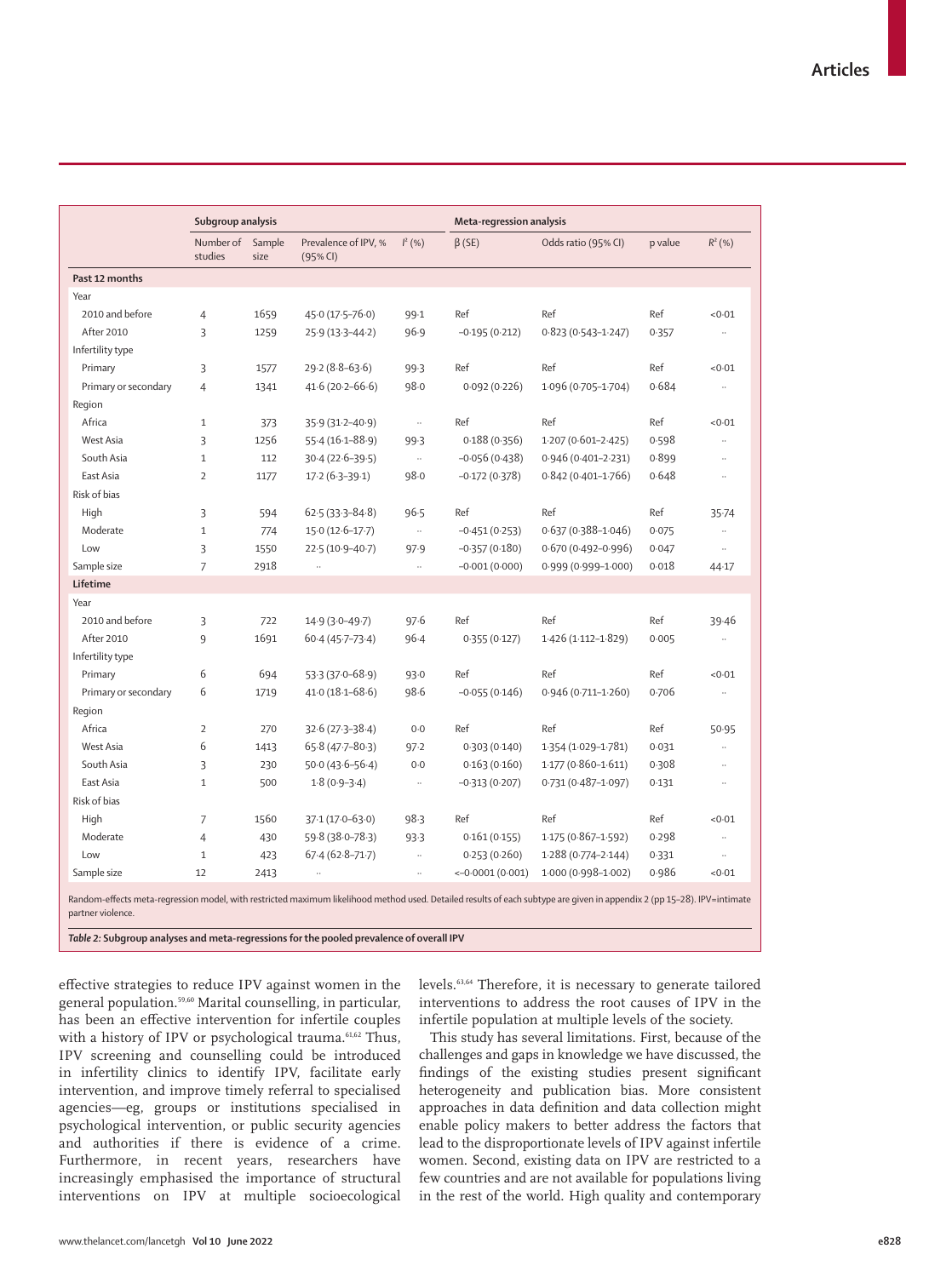data from more countries are crucial to understanding and addressing IPV. Third, due to significant cross-study heterogeneities and the few studies with subgroup analyses available for this review, further research is necessary to explore the related factors of IPV against infertile women at various levels, such as measurement tools, study setting, country, ethnicity, or other cultural contexts.

In summary, on average at least one in three infertile women in LMICs experience IPV over a 12-month period and about one in two over a lifetime, which might be underestimated given that the sources of participants in the current study were primarily infertility clinics or hospitals. Considering the high degree of heterogeneity across studies, we call for further studies into IPV against infertile women using a consistent approach in data definition and data collection, as well as longitudinal studies to explore the bidirectional association between IPV and infertility. IPV screening, counselling and structural interventions should be tailored to identify, facilitate early intervention, and address IPV against infertile women at multiple levels of society.

#### **Contributors**

YW and JQ designed the study, and all authors oversaw its implementation. YW and YF coordinated and performed all review activities, including searches, study selection (including inclusion and exclusion of abstracts), data extraction, and quality assessment. YW, YF, TT, and FK did the data analyses. QG and SZ improved the methods of this study. YW and YF wrote the initial draft of the manuscript. PG, CL, DEB, and JQ contributed to the writing and subsequent versions of the manuscript. All authors reviewed the study findings and read and approved the final version before submission.

#### **Declaration of interests**

YW reports grants from the China Medical Board, USA, and JQ reports grants from WHO during the conduct of this study. All other authors declare no competing interests.

#### **Data sharing**

All datasets generated and analysed for this work are available in the main text and appendix 2 (pp 1–32).

#### **Acknowledgments**

This study was funded by the China Medical Board, USA (CMB OC1–21–431) and WHO (GJ2–2021-WHOSO-10). There were no other external funding sources. We thank all authors and participants in the studies included in this review.

#### **References**

- 1 Starrs AM, Ezeh AC, Barker G, et al. Accelerate progress—sexual and reproductive health and rights for all: report of the Guttmacher–*Lancet* Commission. *Lancet* 2018; **391:** 2642–92.
- 2 Gurunath S, Pandian Z, Anderson RA, Bhattacharya S. Defining infertility—a systematic review of prevalence studies. *Hum Reprod Update* 2011; **17:** 575–88.
- 3 Mascarenhas MN, Flaxman SR, Boerma T, Vanderpoel S, Stevens GA. National, regional, and global trends in infertility prevalence since 1990: a systematic analysis of 277 health surveys. *PLoS Med* 2012; **9:** e1001356.
- 4 Keiding N, Ali MM, Eriksson F, Matsaseng T, Toskin I, Kiarie J. The use of time to pregnancy for estimating and monitoring human fecundity from demographic and health surveys. *Epidemiology* 2021; **32:** 27–35.
- 5 WHO. Violence against women prevalence estimates, 2018: global, regional and national prevalence estimates for intimate partner violence against women and global and regional prevalence estimates for non-partner sexual violence against women. Geneva: World Health Organization, 2021.
- 6 Garcia-Moreno C, Jansen HA, Ellsberg M, Heise L, Watts CH. Prevalence of intimate partner violence: findings from the WHO multi-country study on women's health and domestic violence. *Lancet* 2006; **368:** 1260–69.
- 7 Yount KM, Krause KH, VanderEnde KE. Economic coercion and partner violence against wives in Vietnam: a unified framework? *J Interpers Violence* 2016; **31:** 3307–31.
- 8 Iliyasu Z, Galadanci HS, Abubakar S, et al. Phenotypes of intimate partner violence among women experiencing infertility in Kano, Northwest Nigeria. *Int J Gynaecol Obstet* 2016; **133:** 32–36.
- 9 Ardabily HE, Moghadam ZB, Salsali M, Ramezanzadeh F, Nedjat S. Prevalence and risk factors for domestic violence against infertile women in an Iranian setting. *Int J Gynaecol Obstet* 2011; **112:** 15–17.
- 10 Silwal A, Thapa B. Prevalence of domestic violence among infertile women attending subfertility clinic of a tertiary hospital. *JNMA J Nepal Med Assoc* 2020; **58:** 372–76.
- 11 Sahin S, Ilcioglu K, Unsal A. Domestic violence and anxiety levels in infertile women. *Cukurova Med J* 2018; **43:** 777–84.
- 12 Edirne T, Arica SG, Gucuk S, et al. Use of complementary and alternative medicines by a sample of Turkish women for infertility enhancement: a descriptive study. *BMC Complement Altern Med* 2010; **10:** 11.
- 13 Li Y, Cheng Y, Huang N, et al. Current situation of domestic violence among infertile couples in rural areas of Dengfeng City. *Zhongguo Fuyou Baojian* 2005; **20:** 3128–30.
- 14 Guo X, Cheng Y, Huang N, et al. Analysis on situation and influence factors of domestic violence among infertility couples. *Chin J Publ Health* 2006; **22:** 552–54.
- 15 Stellar C, Garcia-Moreno C, Temmerman M, van der Poel S. A systematic review and narrative report of the relationship between infertility, subfertility, and intimate partner violence. *Int J Gynaecol Obstet* 2016; **133:** 3–8.
- 16 Hajizade-Valokolaee M, Khani S, Fooladi E, Peivandi S. Related factors of violence against women with infertility: a systematic review study based on an ecological approach. *Electron Physician* 2017; **9:** 5834–43.
- 17 Zarif Golbar Yazdi H, Aghamohammadian Sharbaf H, Kareshki H, Amirian M. Psychosocial consequences of female infertility in Iran: a meta-analysis. *Front Psychiatry* 2020; **11:** 518961.
- 18 Sharifi F, Jamali J, Larki M, Roudsari RL. Domestic violence against infertile women: a systematic review and meta-analysis. *Sultan Qaboos Univ Med J* 2021; **22:** 14–27.
- Moher D, Liberati A, Tetzlaff J, Altman DG; PRISMA Group. Preferred reporting items for systematic reviews and meta-analyses: the PRISMA statement. *BMJ* 2009; **339:** b2535.
- 20 Hoy D, Brooks P, Woolf A, et al. Assessing risk of bias in prevalence studies: modification of an existing tool and evidence of interrater agreement. *J Clin Epidemiol* 2012; **65:** 934–39.
- 21 Lipsey MW, Wilson DB. Practical meta-analysis. Thousand Oaks, CA: SAGE publications, 2001.
- 22 Gutwinski S, Schreiter S, Deutscher K, Fazel S. The prevalence of mental disorders among homeless people in high-income countries: an updated systematic review and meta-regression analysis. *PLoS Med* 2021; **18:** e1003750.
- Pun KD, Rishal P, Darj E, et al. Domestic violence and perinatal outcomes - a prospective cohort study from Nepal. *BMC Public Health* 2019; **19:** 671.
- 24 Nybergh L, Taft C, Krantz G. Psychometric properties of the WHO Violence Against Women instrument in a female population-based sample in Sweden: a cross-sectional survey. *BMJ Open* 2013; **3:** e002053.
- 25 Leung TW, Leung WC, Ng EH, Ho PC. Quality of life of victims of intimate partner violence. *Int J Gynaecol Obstet* 2005; **90:** 258–62.
- 26 Sami N, Ali TS. Psycho-social consequences of secondary infertility in Karachi. *J Pak Med Assoc* 2006; **56:** 19–22.
- 27 Yildizhan R, Adali E, Kolusari A, Kurdoglu M, Yildizhan B, Sahin G. Domestic violence against infertile women in a Turkish setting. *Int J Gynaecol Obstet* 2009; **104:** 110–12.
- 28 Dhont N, van de Wijgert J, Coene G, Gasarabwe A, Temmerman M. 'Mama and papa nothing': living with infertility among an urban population in Kigali, Rwanda. *Hum Reprod* 2011; **26:** 623–29.